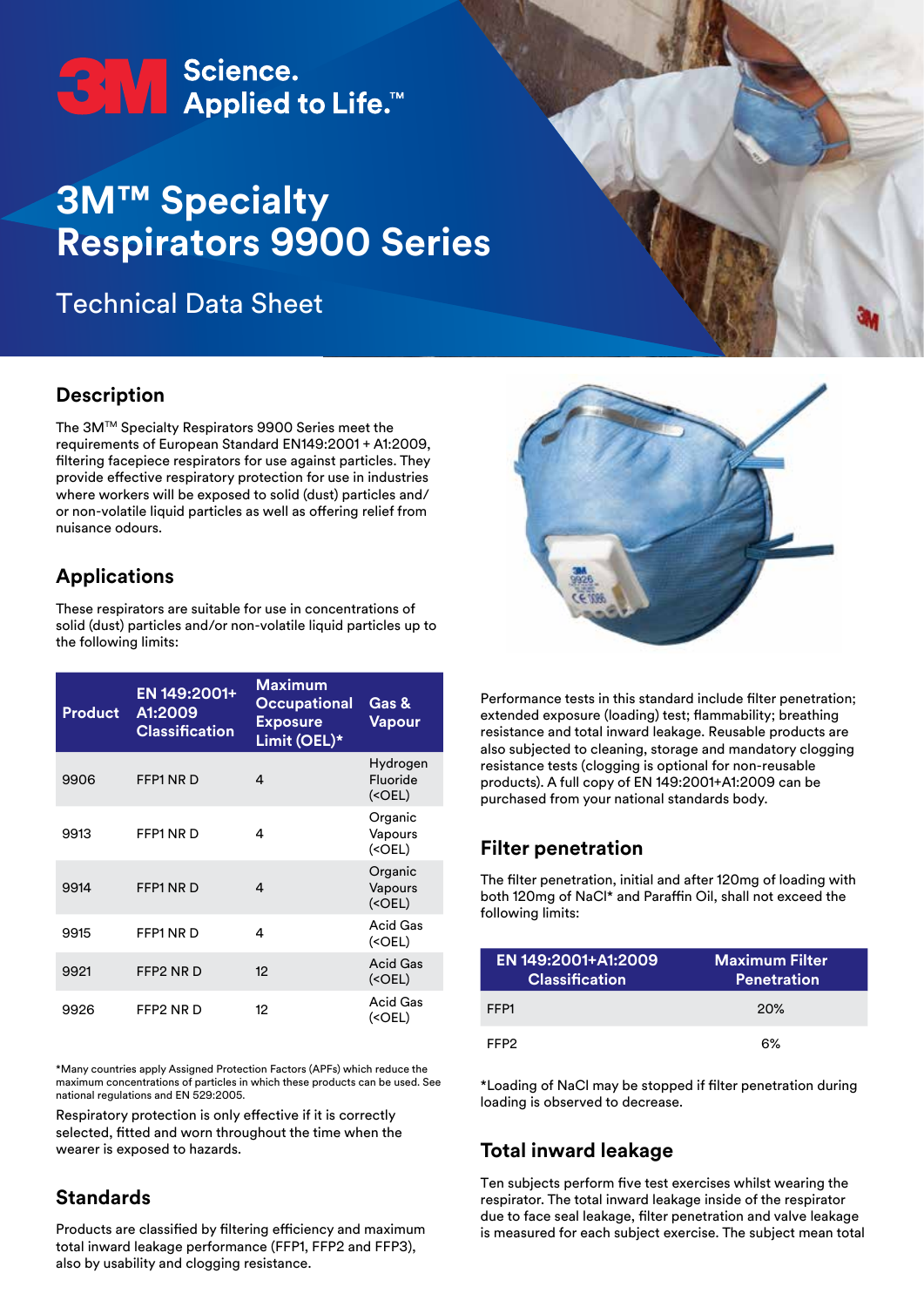inward leakage for 8 out of 10 subjects shall not exceed the following limits:

| EN 149:2001+A1:2009<br><b>Classification</b> | <b>Maximum Total Inward</b><br>Leakage |
|----------------------------------------------|----------------------------------------|
| FFP1                                         | 22%                                    |
| FFP2                                         | 8%                                     |

#### **Breathing resistance**

The breathing resistance of the respirator is tested during inhalation (continuous flow) and exhalation (cyclical flow). The breathing resistance of the respirators shall not exceed the following limits:

|                                                        |                                               |                              |                               |                                                              | ----------   |
|--------------------------------------------------------|-----------------------------------------------|------------------------------|-------------------------------|--------------------------------------------------------------|--------------|
| <b>EN</b><br>149:2001+A1:2009<br><b>Classification</b> | <b>Maximum Breathing</b><br><b>Resistance</b> |                              |                               | Nose foam                                                    | Polyurethane |
|                                                        | Inhalation<br>at 301/<br>min                  | Inhalation<br>at 951/<br>min | Exhalation<br>at 1601/<br>min | These products do not contain compo<br>natural rubber latex. |              |
| FFP1                                                   | 0.6 mbar                                      | 2.1 mbar                     | 3.0 mbar                      | Product                                                      |              |
| FFP <sub>2</sub>                                       | 0.7 mbar                                      | 2.4 mbar                     | 3.0 mbar                      |                                                              |              |

#### **Clogging**

For single shift use respirators (NR), the clogging test is optional. For re-usable respirators this test is mandatory. The respirators are loaded with very high amount of Dolomite dust which will tend to clog the filter. After loading with the required amount of dust, the breathing resistance of the respirators shall not exceed the following limits:

| EN                                        | <b>Maximum Breathing</b><br><b>Resistance</b> |                                                   |  |
|-------------------------------------------|-----------------------------------------------|---------------------------------------------------|--|
| 149:2001+A1:2009<br><b>Classification</b> | Inhalation at 951/<br>min                     | Exhalation<br>at 160l/min<br>(continuous<br>flow) |  |
|                                           | 4.0 mbar (valved<br>respirator)               | $3.0$ mbar                                        |  |
| FFP1                                      | 3.0 mbar<br>(unvalved<br>respirator)          | (valved<br>respirator)                            |  |
|                                           | 5.0 mbar (valved<br>respirator)               | 3.0 mbar                                          |  |
| FFP <sub>2</sub>                          | 4.0 mbar<br>(unvalved<br>respirator)          | (valved<br>respirator)                            |  |

#### **Flammability**

Tested respirators are mounted on a metallic head which rotates with a linear speed of 60mm/s. The respirators are passed within 20mm of the tip of an 800°C (±50°C) propane burner flame. The respirator shall not burn or continue to burn within 5 seconds of removal from the flame.

#### **Components and materials**

The following materials are used in the production of the Specialty Respirators 9900 Series:

| <b>Component</b>                              | <b>Material</b>                                                                    |
|-----------------------------------------------|------------------------------------------------------------------------------------|
| Straps (yellow for FFP1<br>and blue for FFP2) | 8710E, 8710S - Thermoplastic<br>elastomer (TPE)<br>8810, 8812, 8822 - Polyisoprene |
| <b>Staples</b>                                | 8710E, 8710S - no staples<br>8810, 8812, 8822 - Steel                              |
| Filter / Inner Shell                          | Polypropylene / Polyester                                                          |
| Cool Flow™ Valve                              | 8812, 8822 - Polypropylene /<br>Polyisoprene                                       |
| Nose clip                                     | 8710E, 8810 - Aluminium<br>8710S, 8812, 8822 - Steel                               |
| Nose foam                                     | Polyurethane                                                                       |

These products do not contain components made from natural rubber latex.

| <b>Product</b> |      | <b>Typical</b><br>weight |
|----------------|------|--------------------------|
|                | 9906 | 13g                      |
|                | 9913 | 13g                      |
|                | 9914 | 18g                      |
|                | 9915 | 13g                      |
|                | 9921 | 13g                      |
|                | 9926 | 18g                      |

#### **Storage and Transportation**

The 3M™ Specialty Respirators 9900 Series have a shelf life of 3 years from date of manufacture.\* End of shelf life is marked on the product packaging and upon the product. Before initial use, always check that the product is within the stated shelf life (use by date). Product should be stored in clean, dry conditions within the temperature range: – 20°C to + 25°C with a maximum relative humidity of <80%. When storing or transporting this product use original packaging provided.

\*The shelf life as defined above remains an indicative and maximum data, subject to many external and noncontrollable factors. It may never be interpreted as a warranty.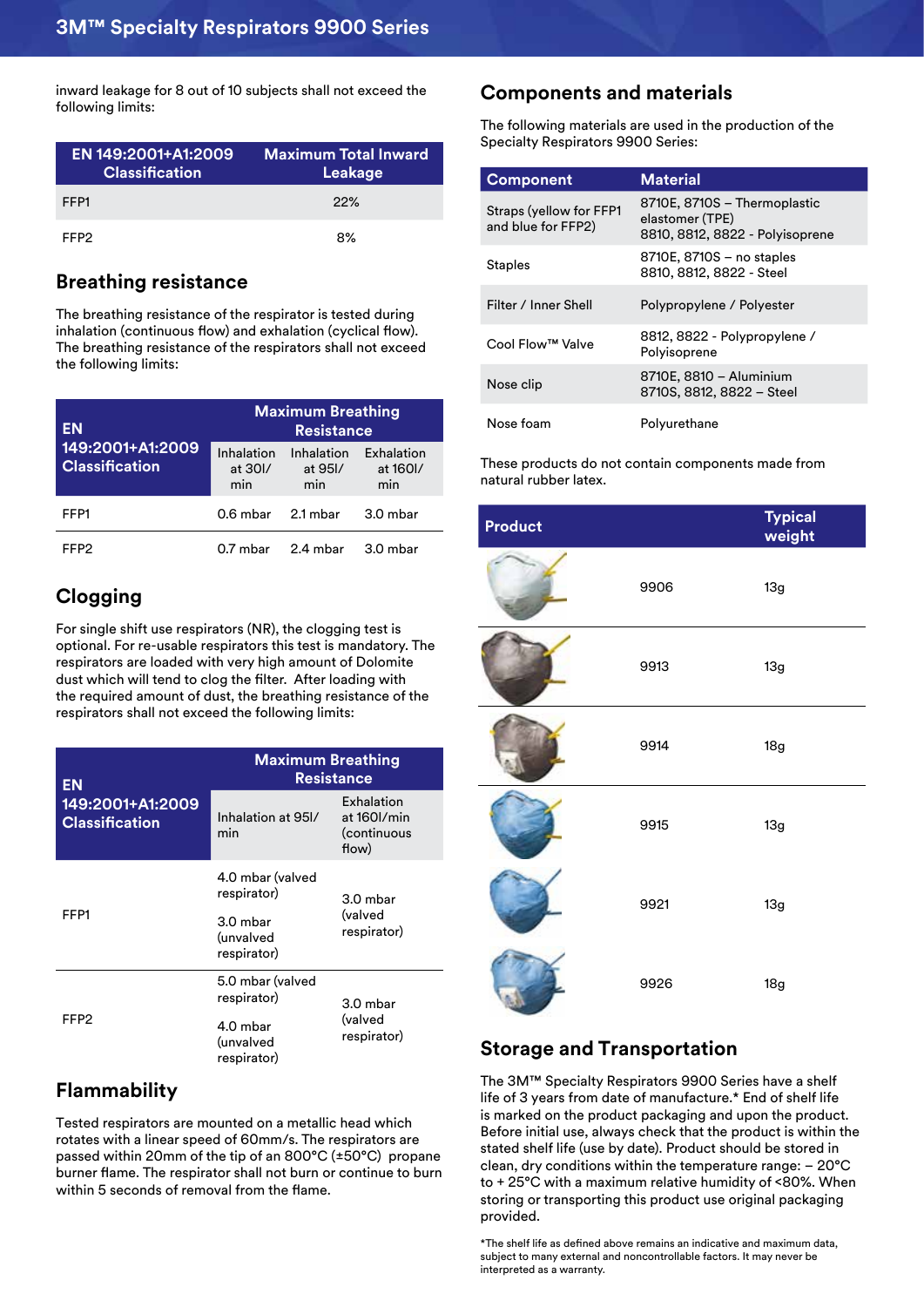### **Warnings and Use Limitations**

- Always be sure that the complete product is:
	- Suitable for the application;
	- Fitted correctly;
	- Worn during all periods of exposure;
	- Replaced when necessary.
- Proper selection, training, use and appropriate maintenance are essential in order for the product to help protect the wearer from certain airborne contaminants. Failure to follow all instructions on the use of these respiratory protection products and/or failure to properly wear the complete product during all periods of exposure may adversely affect the wearer's health, lead to severe or life threatening illness or permanent disability.
- For suitability and proper use follow local regulations, refer to all information supplied or contact a safety professional/3M representative.
- Before use, the wearer must be trained in use of the complete product in accordance with applicable Health and Safety standards/guidance.
- These products do not contain components made from natural rubber latex.
- These products do not protect against gases/vapours.
- Do not use in atmospheres containing less than 19.5% oxygen. (3M definition. Individual countries may apply their own limits on oxygen deficiency. Seek advice if in doubt).
- Do not use for respiratory protection against atmospheric contaminants/concentrations which are unknown or immediately dangerous to life and health (IDLH).
- **• Do not use with beards or other facial hair that may inhibit contact between the face and the product thus preventing a good seal.**
- Leave the contaminated area immediately if:
	- Breathing becomes difficult.
	- Dizziness or other distress occurs.
- Discard and replace the respirator if it becomes damaged, breathing resistance becomes excessive or at the end of the shift.
- Do not clean, alter, modify or repair this device.
- In case of intended use in explosive atmospheres, contact 3M.
- Before initial use, always check that the product is within the stated shelf life (use by date).

#### **Fitting Instructions**

Before fitting device, ensure hands are clean.

All respirator components should be inspected for damage prior to each use.

#### See Figure 1

- 1. Cup respirator in one hand with nosepiece at fingertips, allow headbands to hang freely below hand.
- 2. Hold respirator under chin, with noseclip up.
- 3. Locate the upper strap across the crown of the head and the lower strap below the ears.
- 4. Straps must not be twisted.
- 5. Using both hands, mould noseclip to the shape of the nose to ensure a close fit and good seal. Pinching the noseclip using only one hand may result in less effective respirator performance.
- 6. The seal of the respirator on the face should be fit-checked before entering the workplace.











Figure 1

#### **Fit Check**

- 1. Cover the front of the respirator with both hands being careful not to disturb the fit of the respirator.
- 2. (a) UNVALVED respirator EXHALE sharply;

(b) VALVED respirator - INHALE sharply;

- 3. If air leaks around the nose, re-adjust the noseclip to eliminate leakage. Repeat the above fit check.
- 4. If air leaks at the respirator edges, work the straps back along the sides of the head to eliminate leakage. Repeat the above fit check.

If you CANNOT achieve a proper fit DO NOT enter the hazardous area. See your supervisor.

Users should be fit tested in accordance with national requirements.

For information regarding fit testing procedures, please contact 3M.

#### **Disposal**

Contaminated products should be disposed as hazardous waste in accordance with national regulations.